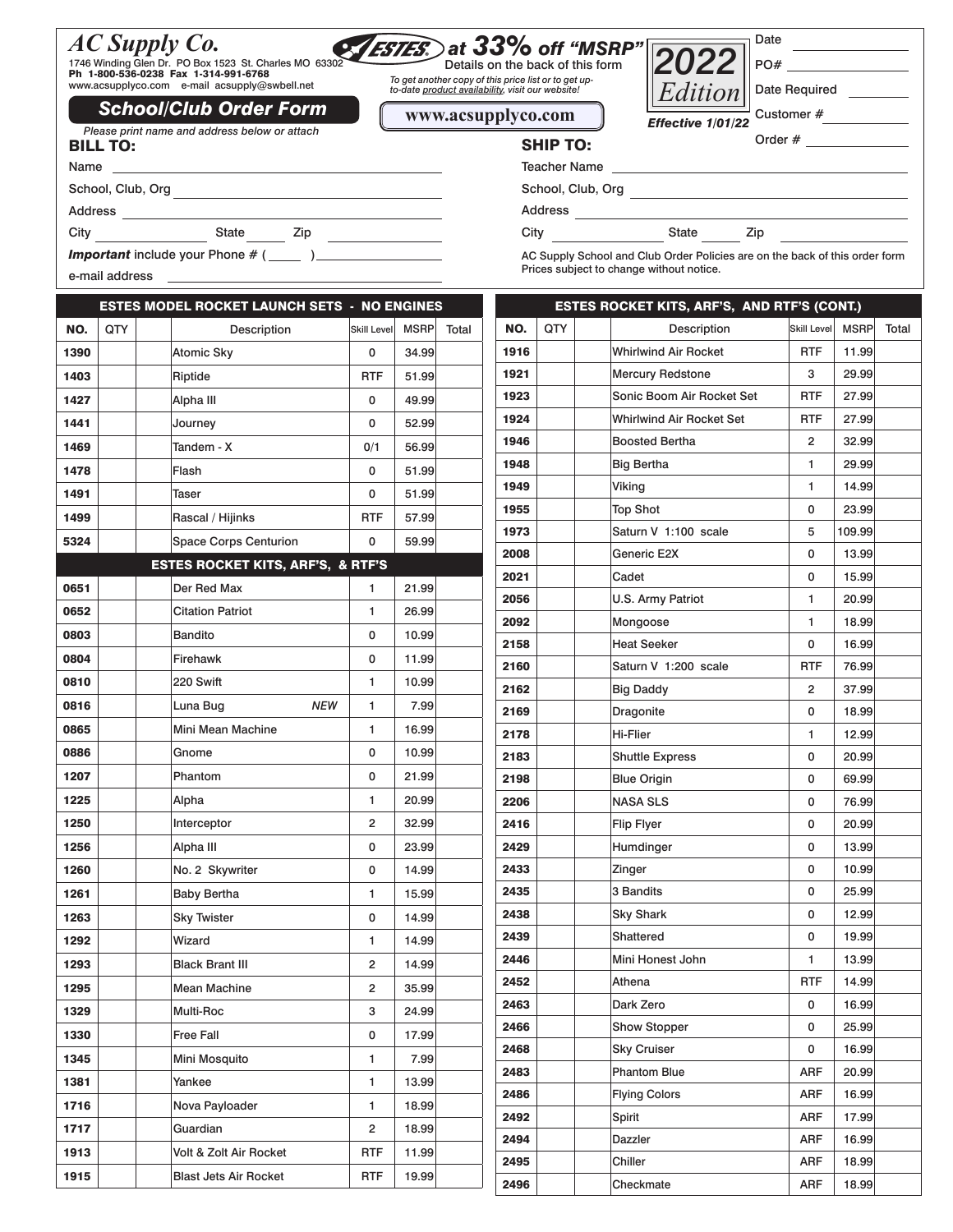| NO.  | QTY | Description                   | Skill Level    | MSRP  | Total |
|------|-----|-------------------------------|----------------|-------|-------|
| 2602 |     | Dragonite                     | 0              | 16.99 |       |
| 3009 |     | Chuter <sub>2</sub>           | 1              | 21.79 |       |
| 3031 |     | <b>Star Trooper</b>           | 1              | 6.99  |       |
| 3226 |     | Hi-Flier XL                   | $\overline{c}$ | 23.99 |       |
| 7000 |     | Bull Pup 12D                  | 2              | 22.99 |       |
| 7216 |     | <b>EPM010</b>                 | $\overline{c}$ | 21.99 |       |
| 7217 |     | <b>Hyper Bat</b>              | $\overline{c}$ | 17.99 |       |
| 7220 |     | <b>Crossfire ISX</b>          | 1              | 14.99 |       |
| 7232 |     | Scorpion                      | 3              | 14.99 |       |
| 7234 |     | <b>Crossbow SST</b>           | $\overline{c}$ | 15.99 |       |
| 7235 |     | Odyssey                       | 5              | 29.99 |       |
| 7237 |     | Goblin                        | 2              | 19.99 |       |
| 7238 |     | Sequoia                       | 1              | 14.99 |       |
| 7239 |     | <b>Sky Warrior</b>            | $\overline{c}$ | 20.99 |       |
| 7241 |     | Quinstar                      | 3              | 21.99 |       |
| 7242 |     | <b>Super Neon</b>             | $\overline{c}$ | 19.99 |       |
| 7243 |     | <b>Black Brant II</b>         | 3              | 25.99 |       |
| 7244 |     | Indicator                     | 1              | 16.99 |       |
| 7245 |     | Comanche-3                    | 3              | 25.99 |       |
| 7247 |     | Nike Smoke                    | 2              | 24.99 |       |
| 7248 |     | <b>Super Nova</b>             | $\overline{c}$ | 22.99 |       |
| 7249 |     | Expedition                    | 4              | 27.99 |       |
| 7250 |     | <b>Twin Factor</b>            | 2              | 13.99 |       |
| 7251 |     | Saturn 1B                     | 4              | 76.99 |       |
| 7253 |     | <b>Explorer Aquarius</b>      | 4              | 42.99 |       |
| 7254 |     | Nike Apache                   | 1              | 19.99 |       |
| 7255 |     | Little Joe 1                  | 3              | 32.99 |       |
| 7256 |     | Puma                          | 3              | 14.99 |       |
| 7257 |     | Airborne Surveillance Missile | 3              | 16.99 |       |
| 7258 |     | Space Twister                 | 1              | 19.99 |       |
| 7259 |     | Nike X                        | 2              | 23.99 |       |
| 7260 |     | Protostar                     | 3              | 30.99 |       |
| 7263 |     | Hex-3                         | з              | 8.99  |       |
| 7264 |     | <b>Astron Explorer</b>        | 4              | 27.99 |       |
| 7265 |     | <b>Space Crater</b>           | 0              | 22.99 |       |
| 7266 |     | <b>Red Nova</b>               | $\overline{c}$ | 23.99 |       |
| 7271 |     | SA-2061 Sasha                 | 3              | 32.99 |       |
| 7272 |     | Mini "A" Heli                 | з              | 14.99 |       |
| 7275 |     | <b>Sterling Silver</b>        | 1              | 14.99 |       |
| 7276 |     | Checkmate                     | 1              | 14.99 |       |
| 7279 |     | Double Ringer                 | 0              | 19.99 |       |
| 7280 |     | Gryphon                       | 0              | 20.99 |       |
| 7281 |     | <b>Corvette Class</b>         | 1              | 26.99 |       |
| 7282 |     | TAZ                           | 2              | 24.99 |       |
| 7283 |     | Mars Ascent Vehicle (MAV)     | 0              | 21.99 |       |
| 7284 |     | <b>Starship Octavius</b>      | 0              | 18.99 |       |
| 7285 |     | Leo Space Train               | 2              | 26.99 |       |
| 7287 |     | Sidekick                      | 2              | 21.99 |       |
| 7288 |     | Solo<br>New                   | 0              | 21.99 |       |
| 7289 |     | Low Boom SST<br>New           | з              | 29.99 |       |
| 7290 |     | Lunar Scout                   | 1              | 11.99 |       |

| Centurion<br>7291<br>0<br>32.99<br>Terra GLM<br>7292<br>0<br>21.99<br>7294<br>Vapor<br><b>NEW</b><br>2<br>29.99<br><b>Orange Bullet</b><br>7295<br>1<br>12.99<br>7296<br>Mars Longship<br>$\overline{2}$<br>37.99<br>0<br>7297<br>Leaper<br>24.99<br>Neon Tiger<br>7298<br>0<br>19.99<br><b>Illusion</b><br>7299<br>0<br>21.99<br><b>Ghost Chaser</b><br>7300<br>0<br>21.99<br>7301<br>Green Eggs<br>1<br>23.99<br>Star Hopper<br>0<br>14.99<br>7303<br>Xtreme<br>7306<br>1<br>15.99<br>DARC-1<br>3<br>7307<br>32.99<br>7308<br>Astrocam<br>0<br>54.99<br>7309<br><b>Super Mars Snooper</b><br>3<br>37.99<br>Antar<br>$\overline{2}$<br>32.99<br>7310<br>Vesta Intruder<br>7312<br>2<br>37.99<br>Majestic<br>9707<br>0<br>53.99<br><b>Star Orbiter</b><br><b>PRO</b><br>9716<br>26.99<br>9719<br>Super Big Bertha<br><b>PRO</b><br>43.99<br>DoorKnob<br><b>PRO</b><br>43.99<br>9720<br>9721<br><b>Big Der Red Max</b><br><b>PRO</b><br>54.99<br><b>ESTES ROCKET BULK PACKS 12 PER PACK</b><br><b>RTF</b><br>1700<br>T-Bolt Air Rkt Party Pack<br>69.99<br>(6pk)<br>Wacky Wiggler (12pk)<br>1701<br>0<br>129.99<br>Zombie (12pk)<br>0<br>119.99<br>1704<br>Orbis 3D (12pk)<br>1706<br>1<br>69.99<br>Rocket Star Air Party Pack<br><b>RTF</b><br>1708<br>35.99<br>Build N Blast Workshop (25pk)<br>1714<br>0<br>274.99<br>1718<br>Green Eggs (12pk)<br>1<br>219.99<br>Star Hopper (12pk)<br>1721<br>0<br>144.99<br>Galaxy (12pk - 4ea)<br>1729<br>0, 1, 2<br>144.99<br>Free Fall (12pk)<br>1730<br>0<br>139.99<br>Shattered (12pk)<br>1739<br>0<br>139.99<br>1747<br>Nike Apache (12pk)<br>1<br>159.99<br>Super Neon (12pk)<br>2<br>159.99<br>1748<br>1749<br>Gnome<br>(12pk)<br>0<br>79.99<br>Alpha III (12pk)<br>1751<br>0<br>144.99<br>AVG<br>(12pk - 4ea OF 3 #'s)<br>1<br>1753<br>99.99<br>1754<br>Wizard (12pk)<br>1<br>89.99<br>Viking (12pk)<br>1<br>94.99<br>1755<br>Alpha (12pk)<br>144.99<br>1756<br>1<br>Nova Payloader (12pk)<br>1<br>1757<br>159.99<br>Space Twister (12pk)<br>1<br>1758<br>159.99<br>1764<br>Generic (12pk)<br>0<br>129.99<br>Guardian (12pk)<br>2<br>159.99<br>1779 | Spaceloft (12pk)<br>1793<br>0<br>79.99<br>1794<br>Firestreak SST (12pk)<br>0<br>119.99<br>0 | NO. | QTY | Description | Skill Level | <b>MSRP</b> | Total |
|---------------------------------------------------------------------------------------------------------------------------------------------------------------------------------------------------------------------------------------------------------------------------------------------------------------------------------------------------------------------------------------------------------------------------------------------------------------------------------------------------------------------------------------------------------------------------------------------------------------------------------------------------------------------------------------------------------------------------------------------------------------------------------------------------------------------------------------------------------------------------------------------------------------------------------------------------------------------------------------------------------------------------------------------------------------------------------------------------------------------------------------------------------------------------------------------------------------------------------------------------------------------------------------------------------------------------------------------------------------------------------------------------------------------------------------------------------------------------------------------------------------------------------------------------------------------------------------------------------------------------------------------------------------------------------------------------------------------------------------------------------------------------------------------------------------------------------------------------------------------------------------------------------------------------------------------------------------------------------------------------------------------------------------------------------------------------------------------------|---------------------------------------------------------------------------------------------|-----|-----|-------------|-------------|-------------|-------|
|                                                                                                                                                                                                                                                                                                                                                                                                                                                                                                                                                                                                                                                                                                                                                                                                                                                                                                                                                                                                                                                                                                                                                                                                                                                                                                                                                                                                                                                                                                                                                                                                                                                                                                                                                                                                                                                                                                                                                                                                                                                                                                   |                                                                                             |     |     |             |             |             |       |
|                                                                                                                                                                                                                                                                                                                                                                                                                                                                                                                                                                                                                                                                                                                                                                                                                                                                                                                                                                                                                                                                                                                                                                                                                                                                                                                                                                                                                                                                                                                                                                                                                                                                                                                                                                                                                                                                                                                                                                                                                                                                                                   |                                                                                             |     |     |             |             |             |       |
|                                                                                                                                                                                                                                                                                                                                                                                                                                                                                                                                                                                                                                                                                                                                                                                                                                                                                                                                                                                                                                                                                                                                                                                                                                                                                                                                                                                                                                                                                                                                                                                                                                                                                                                                                                                                                                                                                                                                                                                                                                                                                                   |                                                                                             |     |     |             |             |             |       |
|                                                                                                                                                                                                                                                                                                                                                                                                                                                                                                                                                                                                                                                                                                                                                                                                                                                                                                                                                                                                                                                                                                                                                                                                                                                                                                                                                                                                                                                                                                                                                                                                                                                                                                                                                                                                                                                                                                                                                                                                                                                                                                   |                                                                                             |     |     |             |             |             |       |
|                                                                                                                                                                                                                                                                                                                                                                                                                                                                                                                                                                                                                                                                                                                                                                                                                                                                                                                                                                                                                                                                                                                                                                                                                                                                                                                                                                                                                                                                                                                                                                                                                                                                                                                                                                                                                                                                                                                                                                                                                                                                                                   |                                                                                             |     |     |             |             |             |       |
|                                                                                                                                                                                                                                                                                                                                                                                                                                                                                                                                                                                                                                                                                                                                                                                                                                                                                                                                                                                                                                                                                                                                                                                                                                                                                                                                                                                                                                                                                                                                                                                                                                                                                                                                                                                                                                                                                                                                                                                                                                                                                                   |                                                                                             |     |     |             |             |             |       |
|                                                                                                                                                                                                                                                                                                                                                                                                                                                                                                                                                                                                                                                                                                                                                                                                                                                                                                                                                                                                                                                                                                                                                                                                                                                                                                                                                                                                                                                                                                                                                                                                                                                                                                                                                                                                                                                                                                                                                                                                                                                                                                   |                                                                                             |     |     |             |             |             |       |
|                                                                                                                                                                                                                                                                                                                                                                                                                                                                                                                                                                                                                                                                                                                                                                                                                                                                                                                                                                                                                                                                                                                                                                                                                                                                                                                                                                                                                                                                                                                                                                                                                                                                                                                                                                                                                                                                                                                                                                                                                                                                                                   |                                                                                             |     |     |             |             |             |       |
|                                                                                                                                                                                                                                                                                                                                                                                                                                                                                                                                                                                                                                                                                                                                                                                                                                                                                                                                                                                                                                                                                                                                                                                                                                                                                                                                                                                                                                                                                                                                                                                                                                                                                                                                                                                                                                                                                                                                                                                                                                                                                                   |                                                                                             |     |     |             |             |             |       |
|                                                                                                                                                                                                                                                                                                                                                                                                                                                                                                                                                                                                                                                                                                                                                                                                                                                                                                                                                                                                                                                                                                                                                                                                                                                                                                                                                                                                                                                                                                                                                                                                                                                                                                                                                                                                                                                                                                                                                                                                                                                                                                   |                                                                                             |     |     |             |             |             |       |
|                                                                                                                                                                                                                                                                                                                                                                                                                                                                                                                                                                                                                                                                                                                                                                                                                                                                                                                                                                                                                                                                                                                                                                                                                                                                                                                                                                                                                                                                                                                                                                                                                                                                                                                                                                                                                                                                                                                                                                                                                                                                                                   |                                                                                             |     |     |             |             |             |       |
|                                                                                                                                                                                                                                                                                                                                                                                                                                                                                                                                                                                                                                                                                                                                                                                                                                                                                                                                                                                                                                                                                                                                                                                                                                                                                                                                                                                                                                                                                                                                                                                                                                                                                                                                                                                                                                                                                                                                                                                                                                                                                                   |                                                                                             |     |     |             |             |             |       |
|                                                                                                                                                                                                                                                                                                                                                                                                                                                                                                                                                                                                                                                                                                                                                                                                                                                                                                                                                                                                                                                                                                                                                                                                                                                                                                                                                                                                                                                                                                                                                                                                                                                                                                                                                                                                                                                                                                                                                                                                                                                                                                   |                                                                                             |     |     |             |             |             |       |
|                                                                                                                                                                                                                                                                                                                                                                                                                                                                                                                                                                                                                                                                                                                                                                                                                                                                                                                                                                                                                                                                                                                                                                                                                                                                                                                                                                                                                                                                                                                                                                                                                                                                                                                                                                                                                                                                                                                                                                                                                                                                                                   |                                                                                             |     |     |             |             |             |       |
|                                                                                                                                                                                                                                                                                                                                                                                                                                                                                                                                                                                                                                                                                                                                                                                                                                                                                                                                                                                                                                                                                                                                                                                                                                                                                                                                                                                                                                                                                                                                                                                                                                                                                                                                                                                                                                                                                                                                                                                                                                                                                                   |                                                                                             |     |     |             |             |             |       |
|                                                                                                                                                                                                                                                                                                                                                                                                                                                                                                                                                                                                                                                                                                                                                                                                                                                                                                                                                                                                                                                                                                                                                                                                                                                                                                                                                                                                                                                                                                                                                                                                                                                                                                                                                                                                                                                                                                                                                                                                                                                                                                   |                                                                                             |     |     |             |             |             |       |
|                                                                                                                                                                                                                                                                                                                                                                                                                                                                                                                                                                                                                                                                                                                                                                                                                                                                                                                                                                                                                                                                                                                                                                                                                                                                                                                                                                                                                                                                                                                                                                                                                                                                                                                                                                                                                                                                                                                                                                                                                                                                                                   |                                                                                             |     |     |             |             |             |       |
|                                                                                                                                                                                                                                                                                                                                                                                                                                                                                                                                                                                                                                                                                                                                                                                                                                                                                                                                                                                                                                                                                                                                                                                                                                                                                                                                                                                                                                                                                                                                                                                                                                                                                                                                                                                                                                                                                                                                                                                                                                                                                                   |                                                                                             |     |     |             |             |             |       |
|                                                                                                                                                                                                                                                                                                                                                                                                                                                                                                                                                                                                                                                                                                                                                                                                                                                                                                                                                                                                                                                                                                                                                                                                                                                                                                                                                                                                                                                                                                                                                                                                                                                                                                                                                                                                                                                                                                                                                                                                                                                                                                   |                                                                                             |     |     |             |             |             |       |
|                                                                                                                                                                                                                                                                                                                                                                                                                                                                                                                                                                                                                                                                                                                                                                                                                                                                                                                                                                                                                                                                                                                                                                                                                                                                                                                                                                                                                                                                                                                                                                                                                                                                                                                                                                                                                                                                                                                                                                                                                                                                                                   |                                                                                             |     |     |             |             |             |       |
|                                                                                                                                                                                                                                                                                                                                                                                                                                                                                                                                                                                                                                                                                                                                                                                                                                                                                                                                                                                                                                                                                                                                                                                                                                                                                                                                                                                                                                                                                                                                                                                                                                                                                                                                                                                                                                                                                                                                                                                                                                                                                                   |                                                                                             |     |     |             |             |             |       |
|                                                                                                                                                                                                                                                                                                                                                                                                                                                                                                                                                                                                                                                                                                                                                                                                                                                                                                                                                                                                                                                                                                                                                                                                                                                                                                                                                                                                                                                                                                                                                                                                                                                                                                                                                                                                                                                                                                                                                                                                                                                                                                   |                                                                                             |     |     |             |             |             |       |
|                                                                                                                                                                                                                                                                                                                                                                                                                                                                                                                                                                                                                                                                                                                                                                                                                                                                                                                                                                                                                                                                                                                                                                                                                                                                                                                                                                                                                                                                                                                                                                                                                                                                                                                                                                                                                                                                                                                                                                                                                                                                                                   |                                                                                             |     |     |             |             |             |       |
|                                                                                                                                                                                                                                                                                                                                                                                                                                                                                                                                                                                                                                                                                                                                                                                                                                                                                                                                                                                                                                                                                                                                                                                                                                                                                                                                                                                                                                                                                                                                                                                                                                                                                                                                                                                                                                                                                                                                                                                                                                                                                                   |                                                                                             |     |     |             |             |             |       |
|                                                                                                                                                                                                                                                                                                                                                                                                                                                                                                                                                                                                                                                                                                                                                                                                                                                                                                                                                                                                                                                                                                                                                                                                                                                                                                                                                                                                                                                                                                                                                                                                                                                                                                                                                                                                                                                                                                                                                                                                                                                                                                   |                                                                                             |     |     |             |             |             |       |
|                                                                                                                                                                                                                                                                                                                                                                                                                                                                                                                                                                                                                                                                                                                                                                                                                                                                                                                                                                                                                                                                                                                                                                                                                                                                                                                                                                                                                                                                                                                                                                                                                                                                                                                                                                                                                                                                                                                                                                                                                                                                                                   |                                                                                             |     |     |             |             |             |       |
|                                                                                                                                                                                                                                                                                                                                                                                                                                                                                                                                                                                                                                                                                                                                                                                                                                                                                                                                                                                                                                                                                                                                                                                                                                                                                                                                                                                                                                                                                                                                                                                                                                                                                                                                                                                                                                                                                                                                                                                                                                                                                                   |                                                                                             |     |     |             |             |             |       |
|                                                                                                                                                                                                                                                                                                                                                                                                                                                                                                                                                                                                                                                                                                                                                                                                                                                                                                                                                                                                                                                                                                                                                                                                                                                                                                                                                                                                                                                                                                                                                                                                                                                                                                                                                                                                                                                                                                                                                                                                                                                                                                   |                                                                                             |     |     |             |             |             |       |
|                                                                                                                                                                                                                                                                                                                                                                                                                                                                                                                                                                                                                                                                                                                                                                                                                                                                                                                                                                                                                                                                                                                                                                                                                                                                                                                                                                                                                                                                                                                                                                                                                                                                                                                                                                                                                                                                                                                                                                                                                                                                                                   |                                                                                             |     |     |             |             |             |       |
|                                                                                                                                                                                                                                                                                                                                                                                                                                                                                                                                                                                                                                                                                                                                                                                                                                                                                                                                                                                                                                                                                                                                                                                                                                                                                                                                                                                                                                                                                                                                                                                                                                                                                                                                                                                                                                                                                                                                                                                                                                                                                                   |                                                                                             |     |     |             |             |             |       |
|                                                                                                                                                                                                                                                                                                                                                                                                                                                                                                                                                                                                                                                                                                                                                                                                                                                                                                                                                                                                                                                                                                                                                                                                                                                                                                                                                                                                                                                                                                                                                                                                                                                                                                                                                                                                                                                                                                                                                                                                                                                                                                   |                                                                                             |     |     |             |             |             |       |
|                                                                                                                                                                                                                                                                                                                                                                                                                                                                                                                                                                                                                                                                                                                                                                                                                                                                                                                                                                                                                                                                                                                                                                                                                                                                                                                                                                                                                                                                                                                                                                                                                                                                                                                                                                                                                                                                                                                                                                                                                                                                                                   |                                                                                             |     |     |             |             |             |       |
|                                                                                                                                                                                                                                                                                                                                                                                                                                                                                                                                                                                                                                                                                                                                                                                                                                                                                                                                                                                                                                                                                                                                                                                                                                                                                                                                                                                                                                                                                                                                                                                                                                                                                                                                                                                                                                                                                                                                                                                                                                                                                                   |                                                                                             |     |     |             |             |             |       |
|                                                                                                                                                                                                                                                                                                                                                                                                                                                                                                                                                                                                                                                                                                                                                                                                                                                                                                                                                                                                                                                                                                                                                                                                                                                                                                                                                                                                                                                                                                                                                                                                                                                                                                                                                                                                                                                                                                                                                                                                                                                                                                   |                                                                                             |     |     |             |             |             |       |
|                                                                                                                                                                                                                                                                                                                                                                                                                                                                                                                                                                                                                                                                                                                                                                                                                                                                                                                                                                                                                                                                                                                                                                                                                                                                                                                                                                                                                                                                                                                                                                                                                                                                                                                                                                                                                                                                                                                                                                                                                                                                                                   |                                                                                             |     |     |             |             |             |       |
|                                                                                                                                                                                                                                                                                                                                                                                                                                                                                                                                                                                                                                                                                                                                                                                                                                                                                                                                                                                                                                                                                                                                                                                                                                                                                                                                                                                                                                                                                                                                                                                                                                                                                                                                                                                                                                                                                                                                                                                                                                                                                                   |                                                                                             |     |     |             |             |             |       |
|                                                                                                                                                                                                                                                                                                                                                                                                                                                                                                                                                                                                                                                                                                                                                                                                                                                                                                                                                                                                                                                                                                                                                                                                                                                                                                                                                                                                                                                                                                                                                                                                                                                                                                                                                                                                                                                                                                                                                                                                                                                                                                   |                                                                                             |     |     |             |             |             |       |
|                                                                                                                                                                                                                                                                                                                                                                                                                                                                                                                                                                                                                                                                                                                                                                                                                                                                                                                                                                                                                                                                                                                                                                                                                                                                                                                                                                                                                                                                                                                                                                                                                                                                                                                                                                                                                                                                                                                                                                                                                                                                                                   |                                                                                             |     |     |             |             |             |       |
|                                                                                                                                                                                                                                                                                                                                                                                                                                                                                                                                                                                                                                                                                                                                                                                                                                                                                                                                                                                                                                                                                                                                                                                                                                                                                                                                                                                                                                                                                                                                                                                                                                                                                                                                                                                                                                                                                                                                                                                                                                                                                                   |                                                                                             |     |     |             |             |             |       |
|                                                                                                                                                                                                                                                                                                                                                                                                                                                                                                                                                                                                                                                                                                                                                                                                                                                                                                                                                                                                                                                                                                                                                                                                                                                                                                                                                                                                                                                                                                                                                                                                                                                                                                                                                                                                                                                                                                                                                                                                                                                                                                   |                                                                                             |     |     |             |             |             |       |
|                                                                                                                                                                                                                                                                                                                                                                                                                                                                                                                                                                                                                                                                                                                                                                                                                                                                                                                                                                                                                                                                                                                                                                                                                                                                                                                                                                                                                                                                                                                                                                                                                                                                                                                                                                                                                                                                                                                                                                                                                                                                                                   |                                                                                             |     |     |             |             |             |       |
|                                                                                                                                                                                                                                                                                                                                                                                                                                                                                                                                                                                                                                                                                                                                                                                                                                                                                                                                                                                                                                                                                                                                                                                                                                                                                                                                                                                                                                                                                                                                                                                                                                                                                                                                                                                                                                                                                                                                                                                                                                                                                                   |                                                                                             |     |     |             |             |             |       |
|                                                                                                                                                                                                                                                                                                                                                                                                                                                                                                                                                                                                                                                                                                                                                                                                                                                                                                                                                                                                                                                                                                                                                                                                                                                                                                                                                                                                                                                                                                                                                                                                                                                                                                                                                                                                                                                                                                                                                                                                                                                                                                   |                                                                                             |     |     |             |             |             |       |
|                                                                                                                                                                                                                                                                                                                                                                                                                                                                                                                                                                                                                                                                                                                                                                                                                                                                                                                                                                                                                                                                                                                                                                                                                                                                                                                                                                                                                                                                                                                                                                                                                                                                                                                                                                                                                                                                                                                                                                                                                                                                                                   |                                                                                             |     |     |             |             |             |       |
|                                                                                                                                                                                                                                                                                                                                                                                                                                                                                                                                                                                                                                                                                                                                                                                                                                                                                                                                                                                                                                                                                                                                                                                                                                                                                                                                                                                                                                                                                                                                                                                                                                                                                                                                                                                                                                                                                                                                                                                                                                                                                                   |                                                                                             |     |     |             |             |             |       |
|                                                                                                                                                                                                                                                                                                                                                                                                                                                                                                                                                                                                                                                                                                                                                                                                                                                                                                                                                                                                                                                                                                                                                                                                                                                                                                                                                                                                                                                                                                                                                                                                                                                                                                                                                                                                                                                                                                                                                                                                                                                                                                   |                                                                                             |     |     |             |             |             |       |
|                                                                                                                                                                                                                                                                                                                                                                                                                                                                                                                                                                                                                                                                                                                                                                                                                                                                                                                                                                                                                                                                                                                                                                                                                                                                                                                                                                                                                                                                                                                                                                                                                                                                                                                                                                                                                                                                                                                                                                                                                                                                                                   |                                                                                             |     |     |             |             |             |       |
|                                                                                                                                                                                                                                                                                                                                                                                                                                                                                                                                                                                                                                                                                                                                                                                                                                                                                                                                                                                                                                                                                                                                                                                                                                                                                                                                                                                                                                                                                                                                                                                                                                                                                                                                                                                                                                                                                                                                                                                                                                                                                                   |                                                                                             |     |     |             |             |             |       |
| Flip Flyer (12pk)<br>1796<br>129.99                                                                                                                                                                                                                                                                                                                                                                                                                                                                                                                                                                                                                                                                                                                                                                                                                                                                                                                                                                                                                                                                                                                                                                                                                                                                                                                                                                                                                                                                                                                                                                                                                                                                                                                                                                                                                                                                                                                                                                                                                                                               |                                                                                             |     |     |             |             |             |       |
|                                                                                                                                                                                                                                                                                                                                                                                                                                                                                                                                                                                                                                                                                                                                                                                                                                                                                                                                                                                                                                                                                                                                                                                                                                                                                                                                                                                                                                                                                                                                                                                                                                                                                                                                                                                                                                                                                                                                                                                                                                                                                                   | 1797<br>Silver Arrow (12pk)<br>129.99<br>0                                                  |     |     |             |             |             |       |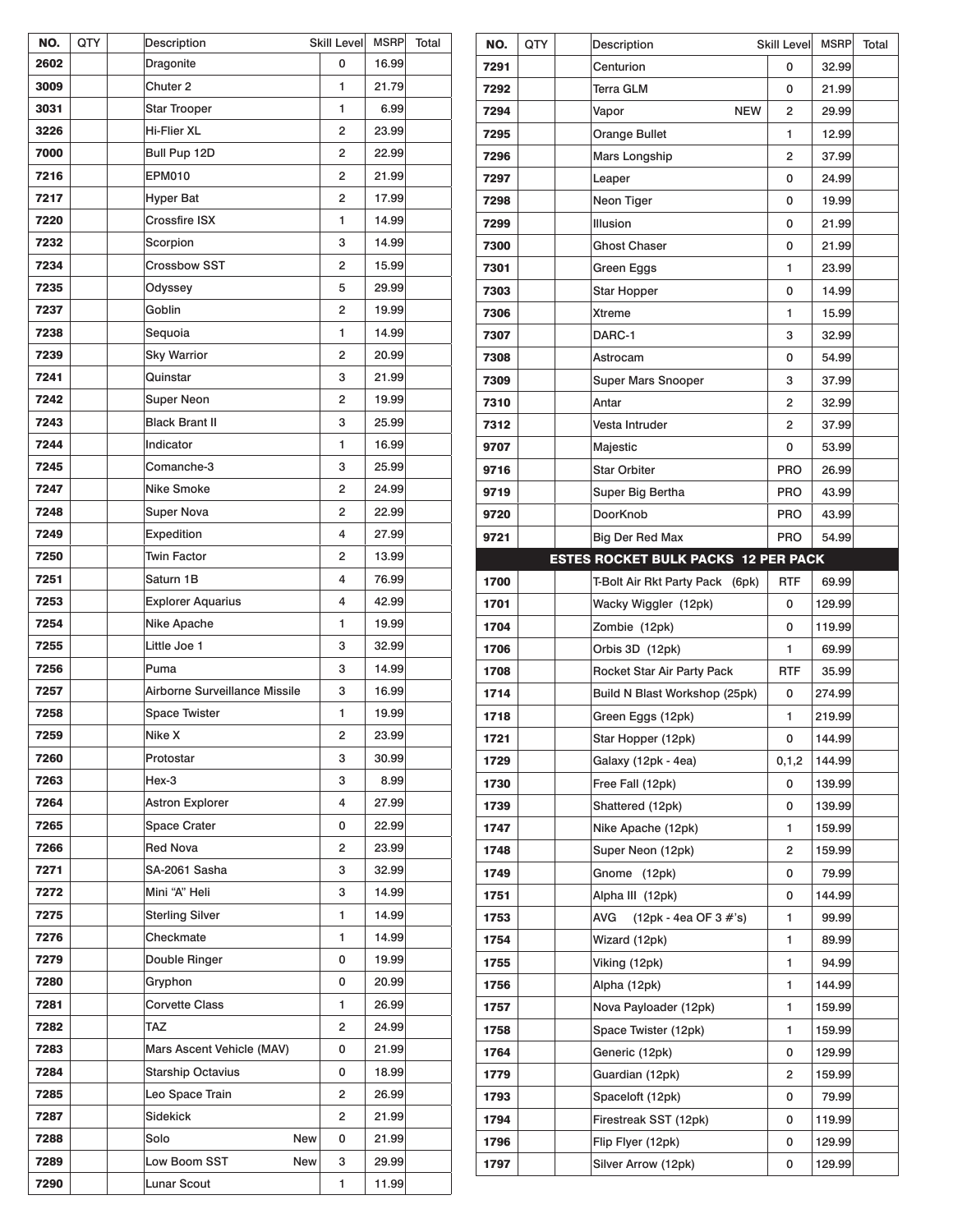|               | AC Supply Co.<br>1746 Winding Glen Dr. PO Box 1523 St. Charles MO 63302<br>Ph 1-800-536-0238 Fax 1-800-466-4354<br>web site www.acsupplyco.com |                   | <b>BILL TO:</b><br>Name |              | Office use only!<br>Customer #<br>Order $#$                                       |                      |
|---------------|------------------------------------------------------------------------------------------------------------------------------------------------|-------------------|-------------------------|--------------|-----------------------------------------------------------------------------------|----------------------|
|               | e-mail acsupply4712@sbcglobal.net                                                                                                              |                   |                         |              |                                                                                   |                      |
| No.<br>Qty    | Ship<br>Description                                                                                                                            |                   | <b>MSRP</b><br>Total    | Qty<br>No.   | Description<br><b>ESTES PARTS &amp; ACCESSORIES (CONT.)</b>                       | <b>MSRP</b><br>Total |
|               | <b>ESTES ENGINE BULK PACKS</b>                                                                                                                 |                   |                         | 2231         | <b>Fin Alignment Guide</b>                                                        | 23.99                |
|               | Includes 24 engines (1726C only has 12 engines), ignitors and 1 pk wadding.                                                                    |                   |                         | 2232         | <b>Altitrak</b>                                                                   | 23.99                |
| 1672          | A8-3, B6-4, C6-3, C6-5                                                                                                                         | (6ea)             | 79.99                   | 2238         | "E" Launch Pad                                                                    | 33.99                |
| 1726C<br>1781 | C11-3 (12 engines) New (12 ea)<br>A8-3                                                                                                         |                   | 56.99<br>79.99          | 2240         | PS II Launch Controller                                                           | 43.99                |
| 1783          | B6-4                                                                                                                                           | $(24 \text{ ea})$ | 89.99                   | 2241         | <b>Blast Deflector Plate</b>                                                      | 7.99                 |
| 1784          |                                                                                                                                                | (24ea)            | 89.99                   | 2243         | 1/8" Launch Rod                                                                   | 8.99                 |
| 1788          | B6-0 / B6-6                                                                                                                                    | $(12 \text{ ea})$ | 69.99                   | 2244         | 3/16" maxi Rod                                                                    | 14.99                |
| 1789          | $1/2A3-4T$<br>C6-5                                                                                                                             | $(24 \text{ ea})$ | 99.99                   | 2246         | <b>Estes Altimeter</b>                                                            | 43.99                |
|               | <b>ESTES MODEL ROCKET MINI-ENGINES</b>                                                                                                         | (24ea)            |                         | 2250<br>2251 | Mini Igniter Plugs (5 Orange, 5 Green)<br>Std Igniter Plugs (5 Magenta, 5 Yellow) | 6.99<br>6.99         |
|               | All Engines below Include specified engines and ignitors only. (No wadding)                                                                    |                   |                         | 2252         | C11, D, and E Igniter Plugs (5 White, 5 Black)                                    | 6.99                 |
|               |                                                                                                                                                |                   |                         | 2257         | <b>BT55 Booster</b>                                                               | 7.99                 |
| 1502<br>1503  | $1/4A3-3T$<br>$1/2A3-2T$                                                                                                                       | $(4$ each)        | 11.29                   | 2258         | <b>BT60 Stager</b>                                                                | 5.99                 |
|               |                                                                                                                                                | $(4$ each)        | 11.29                   | 2259         | BT55 Stager                                                                       | 5.99                 |
| 1504          | $1/2A3-4T$                                                                                                                                     | $(4$ each)        | 11.29                   | 2261         | 24" Nylon Parachute                                                               | 14.99                |
| 1507          | A3-4T                                                                                                                                          | (4 each)          | 11.29                   | 2262         | 6" Parachute                                                                      | 3.99                 |
| 1510          | A10-0T                                                                                                                                         | $(4$ each)        | 11.29                   | 2264         | 12" Parachute                                                                     | 4.99                 |
| 1511          | A10-3T                                                                                                                                         | $(4$ each)        | 11.29                   | 2265         | 15" Parachute                                                                     | 5.99                 |
|               | <b>ESTES MODEL ROCKET STANDARD &amp; "D" ENGINES</b>                                                                                           |                   |                         | 2267         | 18" Parachute<br>9" Parachute                                                     | 5.99<br>4.99         |
| 1593          | $1/2A6-2$                                                                                                                                      | (3 each)          | 11.29                   | 2268<br>2271 | 24" Parachute                                                                     | 6.99                 |
| 1598          | A8-3                                                                                                                                           | (3 each)          | 11.29                   | 2273         | 30" Nylon Parachute                                                               | 19.99                |
| 1599          | A8-5                                                                                                                                           | (3 each)          | 11.29                   | 2274         | Wadding                                                                           | 5.99                 |
| 1600          | A8-0                                                                                                                                           | (3 each)          | 11.29                   | 2278         | Shock Cords and Mnt pk                                                            | 6.99                 |
| 1601          | B4-2                                                                                                                                           | (3 each)          | 11.99                   | 2290         | Rocket Display Stand Mini                                                         | 8.99                 |
| 1602          | B4-4                                                                                                                                           | (3 each)          | 11.99                   | 2291         | Rocket Display Stand Std                                                          | 8.99                 |
| 1605          | B6-2                                                                                                                                           | (3 each)          | 11.99                   | 2292         | Rocket Display Stand C11, D                                                       | 8.99                 |
| 1606          | B6-4                                                                                                                                           | (3 each)          | 11.99                   | 2293         | Model Rocket Cradle<br><b>New</b>                                                 | 9.99                 |
| 1607          | B6-6                                                                                                                                           | (3 each)          | 11.99                   | 2303         | Startech Starter (new igniter) (6 pk)                                             | 6.99                 |
| 1608          | <b>B6-0</b>                                                                                                                                    | (3 each)          | 11.99                   | 2305<br>2315 | PS II Sonic Ignitor (4 pk)<br><b>Tube Cutting Guide</b>                           | 5.99<br>13.99        |
| 1613          | C6-3                                                                                                                                           | (3 each)          | 12.99                   | 2316         | Mini to Std Engine Adaptor                                                        | 6.99                 |
| 1614          | C6-5                                                                                                                                           | (3 each)          | 12.99                   | 2317         | Std to D Engine Adaptor                                                           | 6.99                 |
| 1615          | C6-7                                                                                                                                           | (3 each)          | 12.99                   | 2320         | Launch lug pk                                                                     | 6.99                 |
| 1616          | C6-0                                                                                                                                           | (3 each)          | 12.99                   | 2855         | Rocket Labs DVD                                                                   | 9.99                 |
| 1617          | $C5-3$                                                                                                                                         | (3 each)          | 12.99                   | 3084         | BT-5 Body Tubes (4 pk)                                                            | 8.99                 |
| 1521          | C11-0                                                                                                                                          | (2 each)          | 9.99                    | 3085         | BT-20 Body Tubes (4 pk)                                                           | 8.99                 |
| 1522          | $C11-3$                                                                                                                                        | (2 each)          | 9.99                    | 3086         | BT-50 Body Tubes (3 pk)                                                           | 8.99                 |
| 1523          | C11-5                                                                                                                                          | (2 each)          | 9.99                    | 3087         | BT-55 Body Tubes (3 pk)                                                           | 9.99                 |
| 1524          | C11-7                                                                                                                                          | (2 each)          | 9.99                    | 3089         | BT-60 Body Tubes (3 pk)                                                           | 9.99                 |
| 1565          | D12-0                                                                                                                                          | (2 each)          | 13.49                   | 3090<br>3143 | BT-80 Body Tubes (2 pk)<br>Engine Hook Accessory Pk                               | 9.99<br>5.99         |
| 1566          | D12-3                                                                                                                                          | (2 each)          | 13.49                   | 3158         | Regular Engine Mt Kit                                                             | 7.99                 |
| 1567          | D12-5                                                                                                                                          | (2 each)          | 13.49                   | 3159         | D & E Engine Mt Kit                                                               | 11.99                |
| 1568          | D12-7                                                                                                                                          | (2 each)          | 13.49                   | 3160         | NC-5 Nose Cone(5 pk)                                                              | 5.99                 |
|               | Model Rocket E, F, and G ENGINES (These engines must be shipped                                                                                |                   |                         | 3161         | NC-20 Nose Cone (4 pk)                                                            | 5.99                 |
|               | UPS HazMat and incur a \$37.00 Surcharge per shipment.)                                                                                        |                   |                         | 3162         | NC-50 Nose Cone (5 pk)                                                            | 9.99                 |
| 1650          | F15-0 (29 mm)                                                                                                                                  | (2 each)          | 29.99                   | 3163         | NC-55 Nose Cone (4 pk)                                                            | 8.99                 |
| 1651          | F15-4 (29 mm)                                                                                                                                  | $(2$ each)        | 29.99                   | 3164         | NC-56 Nose Cone (4 pk)                                                            | 8.99                 |
| 1652          | F15-6 (29 mm)                                                                                                                                  | (2 each)          | 29.99                   | 3165         | NC-60A Nose Cone(4 pk)                                                            | 9.99                 |
| 1653          | F15-8 (29 mm)                                                                                                                                  | (2 each)          | 29.99                   | 3168         | NC-80B Nose Cone (1 pk)                                                           | 4.99                 |
| 1691          | E12-0 (24 mm)                                                                                                                                  | (3 each)          | 26.49                   | 3170<br>3171 | Waterslide Decal Set<br><b>Clear Payload Asst</b>                                 | 13.99<br>19.99       |
| 1692          | E12-4 (24 mm)                                                                                                                                  | (3 each)          | 26.49                   | 3172         | PS II Shock Cord Accsry Pack                                                      | 11.99                |
| 1693          | E12-6 (24 mm)                                                                                                                                  | (3 each)          | 26.49                   | 3173         | Sci-Fi Nose Cone asst                                                             | 18.99                |
| 1694          | E12-8 (24 mm)                                                                                                                                  | (3 each)          | 26.49                   | 3175         | BT5 - BT55 Centering Rings (26pc)                                                 | 7.99                 |
| 1695          | E16-0 (29 mm)                                                                                                                                  | (2 each)          | 25.49                   | 3176         | BT5, BT20, BT50 Body Tube Couplers (6pc)                                          | 4.99                 |
| 1696          | E16-4 (29 mm)                                                                                                                                  | (2 each)          | 25.49                   | 3177         | BT55, BT60 Body Tube Couplers (6pc)                                               | 5.99                 |
| 1697          | E16-6 (29 mm)                                                                                                                                  | (2 each)          | 25.49                   | 3178         | BT80 Body Tube Couplers (2pc)                                                     | 4.99                 |
| 1698          | E16-8 (29 mm)                                                                                                                                  | (2 each)          | 25.49                   | 3179         | Laser Cut Centering Rings & Paper Adaptors (4pc)                                  | 8.99                 |
|               | <b>ESTES PARTS &amp; ACCESSORIES</b>                                                                                                           |                   |                         | 3180         | Clay Nose Cone Weight (10pk)                                                      | 6.99                 |
|               |                                                                                                                                                |                   |                         | 3181         | BT5, BT20, BT50 Engine Mt Parts (27pcs)                                           | 8.99                 |

3187 18mm Engine Retainer Pk New 7.99<br>3196 Large Tube Coupler Pk 7.99 3196 Large Tube Coupler Pk 7.99<br>3552 PS II Launch Base 49.99 PS II Launch Base 3556 PS II Wadding 39pc 10.99 9750 PS II 29mm Motor Retainer 9.99<br>9751 PS II 24mm Motor Retainer Set 8.99 9751 PS II 24mm Motor Retainer Set 8.99<br>9752 PS II 29mm Booster 10.99

PS II 24mm to 29mm motor adaptor (2 sets) 6.99

PS II 29mm Booster<br>19753 PS II 24mm to 29mm r

| 1090 | E10-8 (ZY IIIIII)                          | (z eacm    | 25.49 |  |
|------|--------------------------------------------|------------|-------|--|
|      | <b>ESTES PARTS &amp; ACCESSORIES</b>       |            |       |  |
| 1980 | <b>Designer Special</b>                    |            | 95.99 |  |
| 2208 | <b>Universal Astrocam</b>                  |            | 49.99 |  |
| 2215 | Porta Pad II Launch Pad                    |            | 24.99 |  |
| 2220 | Electron Beam Launch Controller            |            | 29.99 |  |
| 2222 | Porta Pad II / Launch Controller Combo NEW |            | 39.99 |  |
| 2226 | Mini Alti Trak (3pk)                       | <b>New</b> | 11.99 |  |
| 2227 | <b>Rocket Builders Marking Guide</b>       |            | 13.99 |  |
| 2228 | <b>Ultimate Tube Marking Guide</b>         |            | 12.99 |  |
| 2230 | "E" Launch Controller                      |            | 35,99 |  |